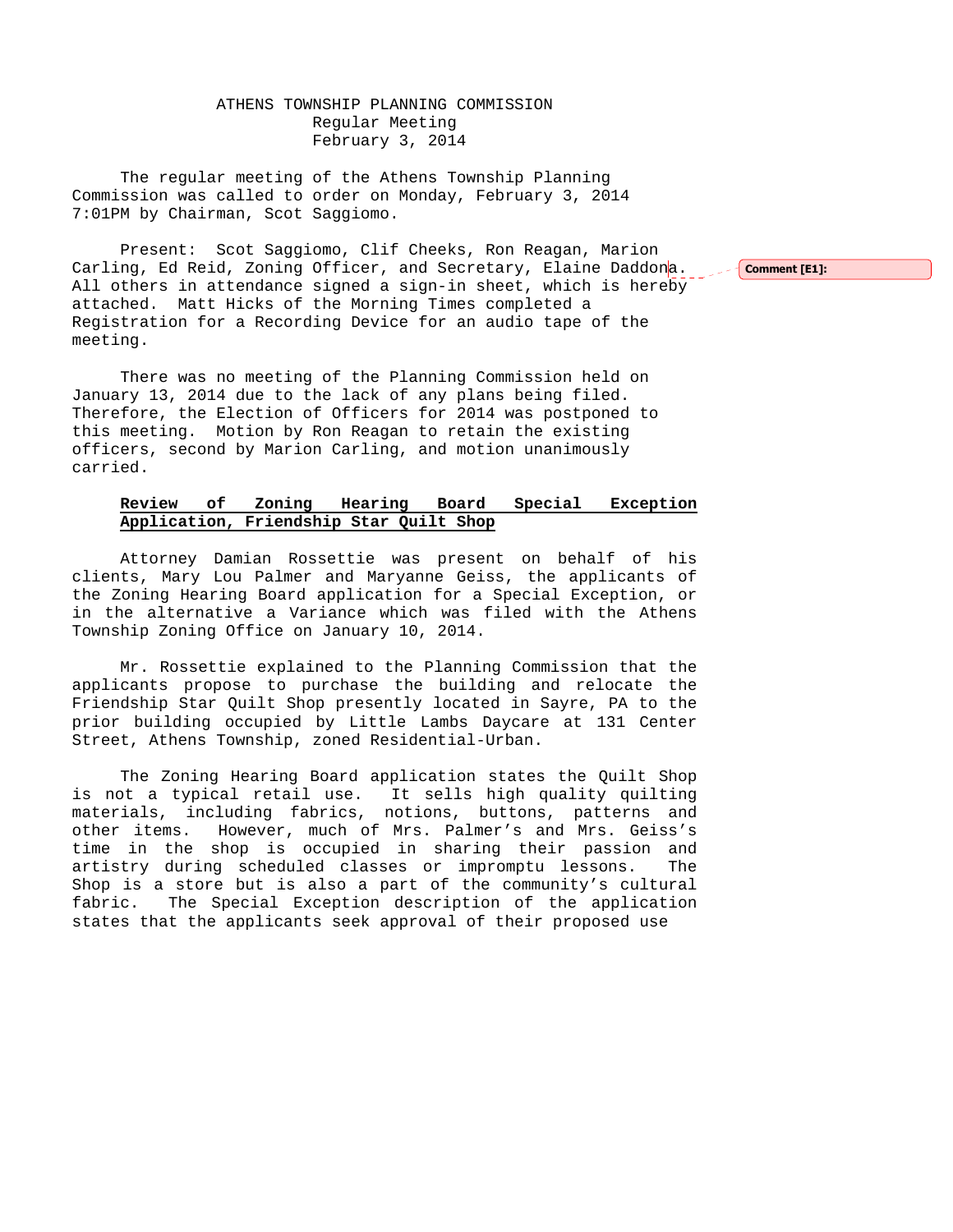Page 2 ATHENS TWP. PLANNING COMM'N February 3, 2014

as a cultural facility that will fit right in on Center Street. The building they have agreed to purchase—a 2,786 square foot one-story structure previously housed the Little Lambs Day Care Center and is a perfect fit for them, providing plenty of space for classes without crowding out a varied and growing inventory. Parking is already in place, and no construction or alteration to the floor plan is planned.

 The application further states that a special exception should be granted because it will be a boon it to its neighborhood and will not unduly disrupt any nearby residences, and conforms with the applicable regulations of the Residential-Urban district.

 Application is also submitted for a Variance in the alternative to Special Exception and states the following: The applicants seek a use variance for the building. The building, which they are under contract to purchase, is not a residence; its open floor plan and cemented parking lot in lieu of a front yard adapt it to lighter commercial or public uses. The Ordinance states that the purpose of the Residential-Urban district is to accommodate moderate to high-density residential development, along with "associated institutional, recreational and copmpatible neighborhood retail uses." Section 201(C). Despite these purposes, none of the permitted uses, special exceptions or conditional uses specifically authorize any kind of neighborhood-friendly retail uses at all. The Shop represents a hybrid retail/cultural use that would fit squarely with the purposes of the district. Because the district regulations fail to make provision for this type of use, and because the property is not fit for the uses permitted to the district, a variance would be appropriate.

 Discussion of the application followed with Attorney Rossettie. The members of the Planning Commission asked what the store hours would be, whether or not there would be an increase in the amount of employees, what the hours and frequency of the classes would be, and Mr. Rossettie did not have that information.

 The Planning Commission agreed to send the following comments to the Zoning Hearing Board: